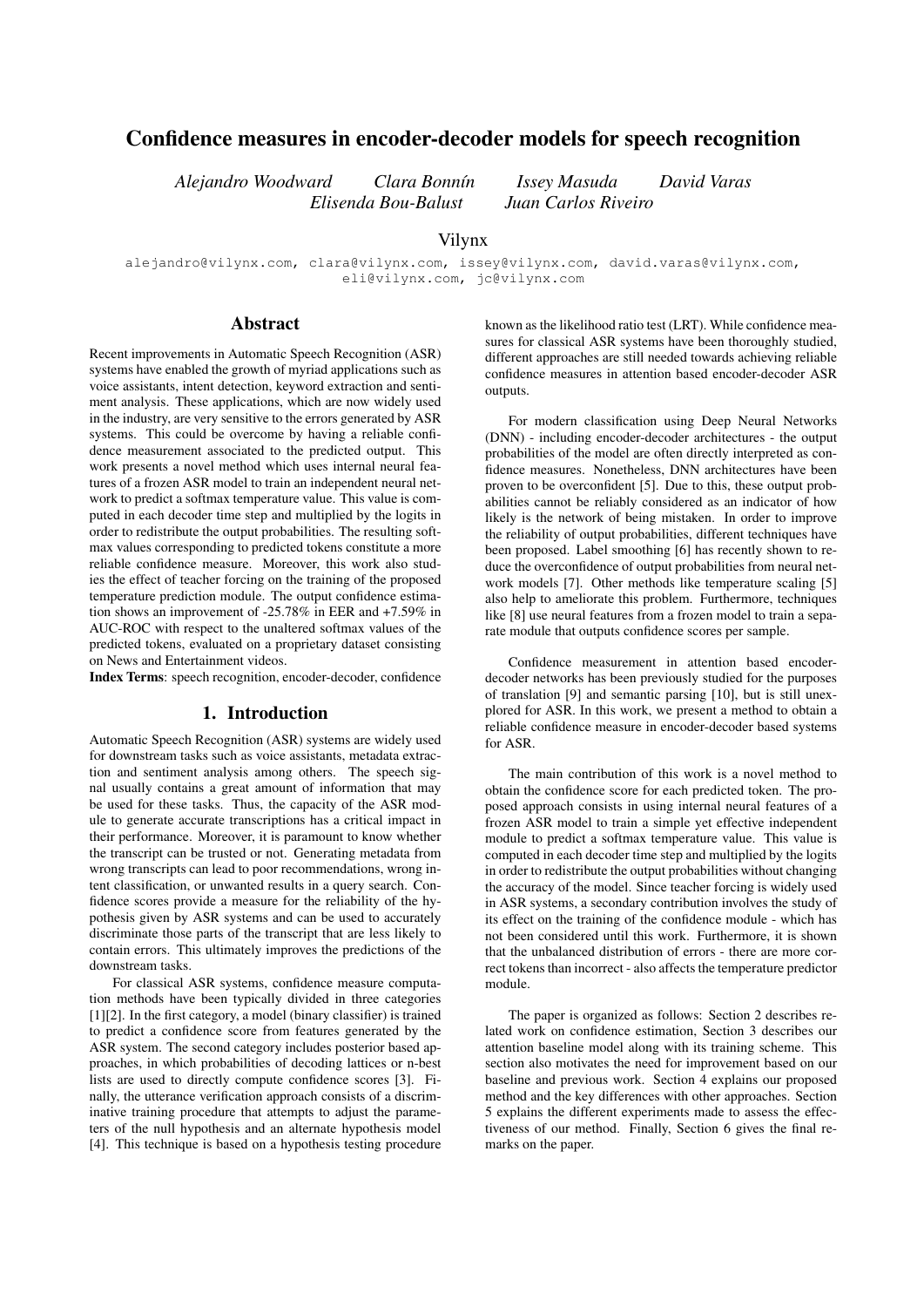## 2. Related Work

Many of the recent work on confidence scores for speech recognition can be classified as model-based confidence estimators. In [11], instead of the typically used feed forward networks, recurrent neural networks (RNNs) are introduced to compute confidence scores from lattice derived features. Following the same idea, [12] and [13] use Bidirectional RNNs in order to use past and future context to make confidence predictions. Furthermore, in [13], word embeddings are used as an additional feature. More recently, [14] and [15] introduce the use of Lattice RNNs for the same task. These works do not use neural features to compute confidence scores as they are aimed for classical ASR systems.

Probability outputs of DNNs are usually interpreted as a measure of confidence in its prediction. However, these estimates tend to be overconfident as studied in [16] [5]. A large number of methods have been proposed to ameliorate this issue. One of the most popular methods to reduce overconfidence is a regularization technique named Label Smoothing [6]. This method simply substitutes the "hard" target for a mixture of the target and a uniform distribution. Furthermore, Temperature Scaling has been shown to alleviate the overconfidence problem in [5] for image classification. In their work, softmax temperature is treated as a hyperparameter and optimized using the Negative Log Likelihood objective used for training the model.

On the other hand, Bayesian Deep Neural networks try to solve this problem using a totally different approach. Bayesian Deep Learning basically tries to estimate the uncertainty of the model by using probabilistic inference approximation techniques such as Markov Chain Monte Carlo (MCMC) [17] or variational Bayesian methods [18]. Nevertheless, these type of methods have strong drawbacks in terms of training time [19] or inference time [20].

For the specific case of DNNs for end-to-end ASR models, shortly after the introduction of attention based models [21][22], other works studied some of their shortcomings. In [23] it is shown that both Label Smoothing and constant softmax temperature reduce overconfidence but, in this case, specifically for attention based encoder-decoder networks. They also show how this improves beam search decoding performance.

More recent work on confidence measures for attention based encoder-decoder networks have explored other fields such as translation [9] and semantic parsing [10]. In [9], the poor performance of the confidence measure is attributed to the End Of Sequence (EOS) output distribution and attention uncertainty. Based on this, they propose a parametric model that predicts a softmax temperature value for every token as a function of input coverage, attention uncertainty, and token probability.

## 3. Baseline confidence model

The baseline ASR system is an attention based encoder-decoder neural network [21] [22]. The encoder takes an audio input sequence  $X = [x_1, \ldots, x_{T'}]$  which encodes into a hidden representation  $H = [h_1, \ldots, h_T]$ . The decoder then generates a sequence of tokens  $Y = [y_1, \ldots, y_U]$  from the encoded representation  $H$ . Each output token  $y_u$  is computed as a function of the state of the decoder  $q_u$ , the previous token  $y_{u-1}$  and the context vector  $v_u$  generated by the attention mechanism.

$$
P(y_u|X, y_{< u}, \theta) = softmax(f(v_u, q_u)) \tag{1}
$$

The decoder state  $q_u$  summarizes the output sequence until time step  $u$  using a recurrent neural network. On the other hand, the context vector  $v_u$  is the result of a weighted sum over the encoded sequence representations. The weights are computed for each output time step u using the decoder state  $q_u$  and the encoded sequence  $H$  by means of the scaled dot product attention [24] mechanism. The final output sequence probability distribution can be defined as:

$$
P(Y|X) = \prod_{u=1}^{U} P(y_u|X, y_{< u}, \theta) \tag{2}
$$

During training, negative log likelihood (NLL) is minimized to find the model parameters  $\theta$  for all the elements in the batch  $B = \{(x_i, y_i)\}\$ :

$$
NLL(\theta) = -\sum_{i \in B} \sum_{u=1}^{|y_i|} log P(y_u | X, y_{i, < u}, \theta) \tag{3}
$$

In order to speed up computation in the decoder, we remove sequential computations following [25]. Consequently, random sampling is used instead of scheduled sampling to reduce exposure bias [26]. Label smoothing [7] is used as regularization technique, leading to increased accuracy and less overconfident output probabilities. Nevertheless, we show how the quality of the softmax output - the probability distribution - can still be greatly improved. We refer to the value of the softmax corresponding to any given token as their confidence measure.

Our baseline also includes a mechanism to prevent the premature prediction of the EOS token. This is an important characteristic of the baseline that affects the experiment involving our implementation of [9]. As mentioned in the previous section, [9] show that the EOS output probability of the encoderdecoder model affects the overall performance of their confidence measure. They reduce the EOS token probability when there is part of the input sequence that has not been yet attended. In the case of speech recognition there is no need to attend all the input sequence - some of it may correspond to silences. Instead, we propose to lower the EOS token probability when there is still speech to be attended. The presence of speech signal is determined by a Voice Activity Detector (VAD). Finally, we check - in every decoder time step - the amount of detected audio there is from the current position of maximum attention to the end of the audio.

#### 4. Methodology

In this section we first introduce our proposed method to improve the confidence measure of an attention based encoderdecoder network for ASR. In the second part, we explain how teacher forcing can affect the training process of our temperature predictor and we propose a method to mitigate its effects.

## 4.1. Predictive softmax temperature

A constant temperature has limited benefits in the quality of the confidence measure and leads to the same smoothing/sharpening effect on the output probability distribution of all tokens. This may be insufficient as some output probability distributions may need to be smoothed while others should be sharpened. Instead of using a fixed temperature, we propose to use internal neural features from the ASR model to predict this value at each decoder time step. This gives our method more flexibility to increase or decrease the entropy of the output distribution of the ASR model depending on information obtained from each specific input.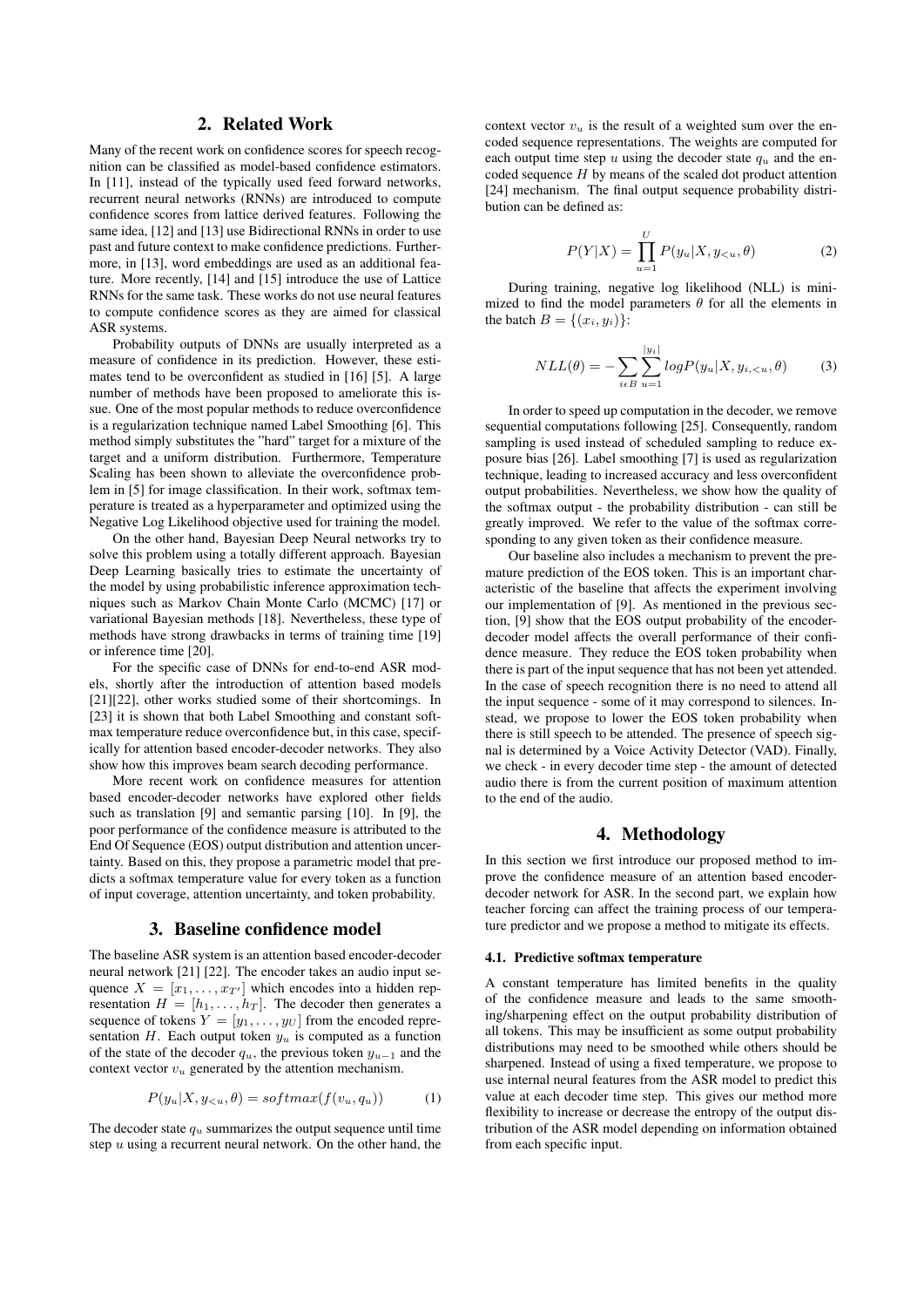The features used to predict the temperature  $T$  result from the concatenation of the context vector  $v_u$  and decoder state  $q_u$ :

$$
d_u = [v_u, q_u] \tag{4}
$$

On the one hand, the context vector  $v_{\alpha}$  contains the audio features of the attended location at time step  $u$ . On the other, the decoder state  $q_u$  contains a summarized representation of the output tokens generated until time step  $u$ . As a consequence,  $d_u$  contains phonetic information from the relevant audio location and grammatical information from the transcript generated until that point.

We use a deep feed-forward neural network to predict the temperature value from  $d_u$ . The ASR model is frozen while this separate module is trained. For computational stability reasons, the temperature predictor computes the inverse of the temperature for each token  $T_u^{-1}$ , resulting in the following equation:

$$
T_u^{-1}(d_u) = max(0, DNN(d_u))
$$
\n(5)

The weights of the module are optimized using the same Negative Log Likelihood criteria used to optimize the weights of the encoder-decoder neural network:

$$
NLL(\theta) = -\sum_{i \in B} \sum_{u=1}^{|y_i|} log(softmax(l_u * T_u^{-1}(d_u)) [y_{iu}])
$$
\n(6)

where B is the set of samples in the minibatch,  $l_u$  are the logits of the output layer of the ASR model and  $T_u^{-1}(d_u)$  is the temperature predicted in that time step. We refer to the temperature predictor as our confidence module.

#### 4.2. Effect of teacher forcing

During training, when teacher forcing is applied, most of the time the token from the ground truth is fed to the decoder instead of the token generated in the previous step. When there is a mismatch between ground truth and the generated sequence, the decoder enters a state that is never seen in inference. We observe that this mismatch causes the entropy of the output probability to increase dramatically. Since the temperature predictor uses the decoder features, we hypothesise that if teacher forcing is also used to train this module, it may harm its performance.

In order to investigate this phenomenon, we propose to decode the sequences *before* training the temperature predictor. As a consequence, the decoded sequence should be aligned to the reference transcript. In order to be able to use the Negative Log Likelihood criterion (Equation 3) to train the temperature predictor in this case, we need a reference token for every decoded token. The alignment process generates three types of errors: substitutions, deletions and insertions. While substitutions and deletions are straightforward, in the case of insertions the ground truth has no corresponding token. Since we need a generated token for every decoded one, in this case we associate the inserted token to their closest correct token in the reference. An example of this procedure is shown in Figure 1.

## 5. Experiments and results

In this section we first explain the details about the training procedure of our ASR model and confidence module. Then, we present the evaluation metrics used to compare different confidence estimation approaches. In the last part of this section, we discuss the results of the experiments.



Figure 1: *Example of Aligned Ground Truth after comparing the Reference with the Decoded sequence. The three possible errors are: Substitution (S), Deletion (D) and Insertion (I).*

## 5.1. ASR model

We use an encoder-decoder model with scaled dot-product attention as our ASR model. The encoder consists on three convolutional layers as described in [27], followed by 3 bidirectional-LSTM layers [28] with 1024 units and residual connections between each layer. One last fully connected layer in the encoder outputs the final representation  $H$  of size 2048. The decoder and attention methods are designed following [25] in order to remove sequential computations. The number of units in the decoder LSTM is also 1024. We choose Adam [29] as optimizer and an initial learning rate of  $10^{-3}$  which is halved when the loss plateaus. The dataset used to train this model is composed of around 6000 hours of audio from news and entertainment proprietary videos.

#### 5.2. Confidence module

The confidence module is composed of two fully connected layers, 1024 units per hidden layer, and a final fully connected layer with a single output. ReLU activations are used for all layers. This module is trained using Adam optimizer [29] in the same fashion as the ASR model. The training data is composed of 2000 hours of audio, which correspond to a subset of the complete ASR training dataset. The held-out test set includes 15 hours of audio.

In order to evaluate the performance of the confidence measure, the ground truth is generated in the following way. First, the decoded sequence is computed by the ASR model and aligned to the reference transcript. Then the label "1" is assigned to correct tokens whereas incorrect ones are labelled with "0". We refer to these labels as  $c = c_1, \ldots, c_N$  where N is the total number of tokens in the test dataset. Note that the objective for the confidence score produced by the model is to be as similar as possible to these labels.

#### 5.3. Evaluation metrics

We assess our work with the following commonly used evaluation metrics: the Normalized Cross Entropy (NCE), the Area Under Curve (AUC) of the Receiver Operating Characteristic (ROC) curve and the Equal Error Rate (EER).

Normalized Cross Entropy measures the relative change in the uncertainty of a token caused by replacing the empirical estimate of ASR correctness  $(p_0)$  with the predicted confidence [2][15]. If the model perfectly predicts the correct words, then the maximum value is obtained  $NCE = 1$ , however if model provides no additional information, then  $NCE = 0$ .

$$
NCE = \frac{H(p_0 \cdot o, c) - H(c, \hat{c})}{H(p_0 \cdot o, c)}
$$
(7)

$$
H(p_0 \cdot o, c) = -(p_0 \log(p_0) + (1 - p_0) \log(1 - p_0)) \tag{8}
$$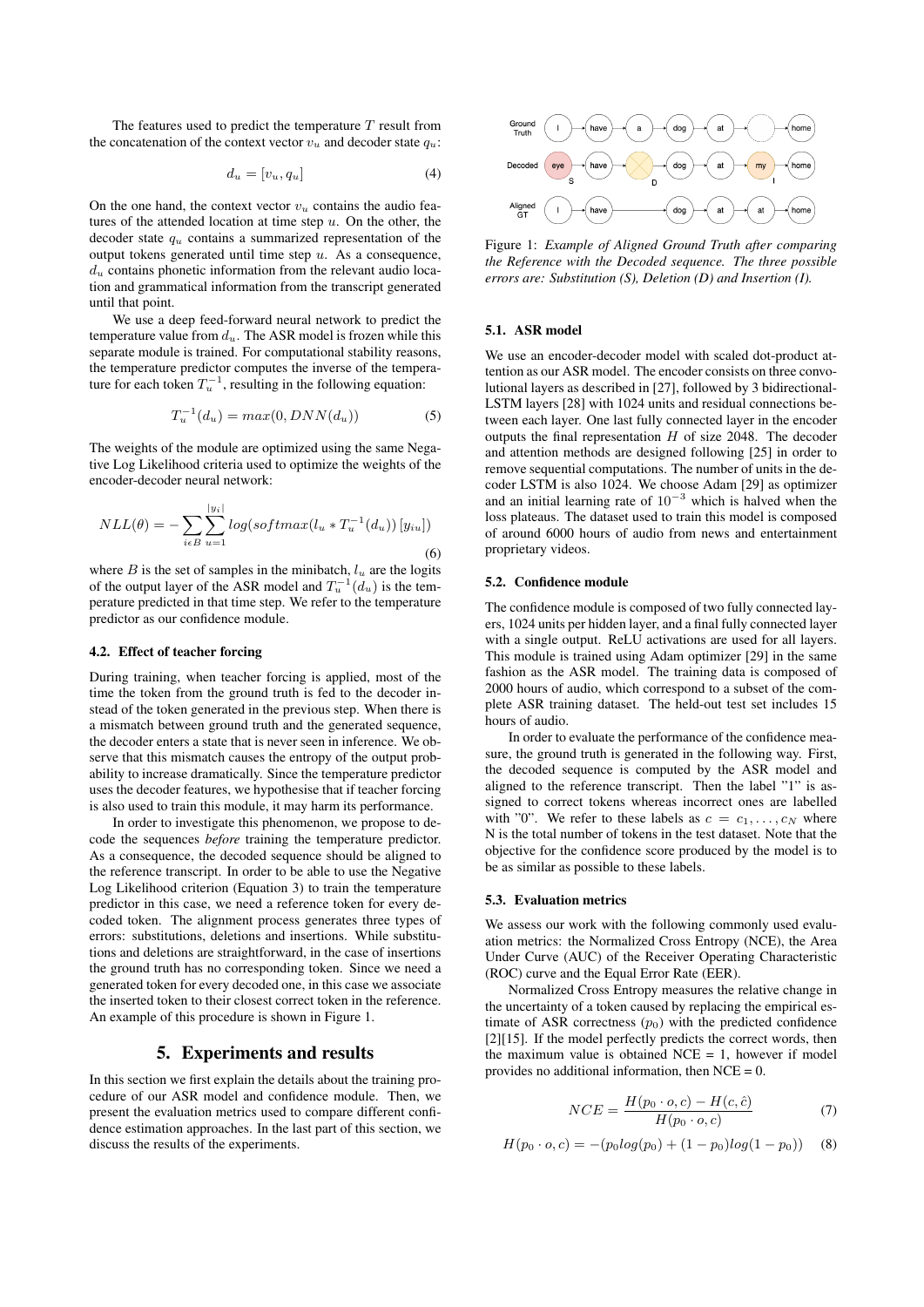$$
H(c, \hat{c}) = -\frac{1}{N} \sum_{i=1}^{N} (c_i \log(\hat{c}_i) +
$$
  
(1 - c<sub>i</sub>)log(1 - \hat{c}<sub>i</sub>)) (9)

where  $\hat{c}$  is a vector with the confidence prediction for each token i and  $o$  is a vector of ones of length N. We use the softmax value of the predicted token as confidence score  $\hat{c}_i$ .

Note that it is not necessary for the prediction scores to match the correct label exactly. Instead, it is sufficient that the confidences of correctly and incorrectly decoded words are easily separated using a given threshold. For this reason, a more appropriate metric would be the ROC curve. The ROC curve shows the False Positive Rate (FPR) and True Positive Rate (TPR) computed for different confidence threshold values. Two interesting measures for the assessment of the estimated confidence derived from this curve are the AUC and the EER. The AUC values ranges from 0 when all classifications are incorrect to 1 for a perfect classifier. The EER is the point in the ROC curve where the condition  $FPR = FNR = 1 - TPR$  is met. The optimal  $EER = 0$  is reached when the number of False Positives and False Negatives is zero.

#### 5.4. Results

In this subsection, we discuss the results of the proposed methods. The *Baseline* confidence measures are the unaltered softmax values of the predicted token. For the rest of the experiments, the confidence score is the resulting softmax value after applying the temperature scaling factor. The difference between them is the approach used to compute the temperature value for each token.

First, we evaluate how a constant temperature value affects the performance of the confidence measure (*Constant T*). Its value is set using the same dataset for training the confidence modules. As it can be seen in Table 1, there is a limited improvement in the AUC-ROC curve with respect to the *Baseline*.

Furthermore, we train and evaluate a module using the approach proposed in [9]. In this case, the performance degrades for all the metrics, and it especially harms the NCE. It is important to take into account that this method is trained while using teacher forcing [9] but evaluated over decoded sequences. In contrast, [9] evaluate their method still using teacher forcing. This could account for the lower performance seen in Table 1. Also, our *Baseline* already solves the EOS token issue (as explained in Section 3). We can conclude that the attention entropy and logits alone are not sufficient to predict a robust measure of confidence.

Our approach based on temperature prediction from decoder features trained over decoded sequences (*Decoder features*) greatly improves the three metrics: +20.35% in NCE, -21.94% in EER and +6.58% in AUC-ROC. As discussed in Section 4.2, we observe that the NCE slightly decreases with respect to the *Baseline* when teacher forcing is used (*Decoder features (TF)*). This confirms our hypothesis that teacher forcing affects the performance of the confidence module.

During experimentation, we observed a class imbalance of 10 correct confidence labels for each incorrect one. We designed an additional experiment in which a sub-sampling technique is applied in order to reduce the effect of such imbalance. We refer to this experiment as *Balanced* in Table 1. As it can be observed, the AUC-ROC and EER metrics improve, but NCE is slightly degraded - still outperforming the *Baseline*. When this technique is used with teacher forcing (*Balanced (TF)*) there is no major variation with respect to *Decoder features (TF)*.

Finally, Figure 2 shows the ROC curve for the proposed methods. Compared to the *Baseline*, the decoded feature based methods have substantially higher True Positive Rate in the range of low False Positive Rate. We observe that teacher forcing plays a major role in the training of the confidence module.

| Method                | EER    | <b>AUC-ROC</b> | <b>NCE</b> |
|-----------------------|--------|----------------|------------|
| <b>Baseline</b>       | 0.1846 | 0.8687         | 0.4224     |
| Constant T            | 0.1807 | 0.8720         | 0.3922     |
| Kumar et. al [9]      | 0.1920 | 0.8668         | 0.2529     |
| Decoder features      | 0.1441 | 0.9259         | 0.5084     |
| Decoder features (TF) | 0.1697 | 0.8933         | 0.4128     |
| <b>Balanced</b>       | 0.1370 | 0.9347         | 0.4652     |
| Balanced (TF)         | 0.1734 | 0.8899         | 0.4195     |

Table 1: *Results of confidence estimation methods in terms of the Equal Error Rate (EER), Area Under the Curve of the Receiver Operating Characteristic curve (AUC-ROC) and Normalized Cross Entropy (NCE). The last four rows of the table are proposed in this work.*



Figure 2: *ROC Curve for the proposed methods*

## 6. Conclusions

In this work, we proposed a novel method to compute a reliable confidence measure for each predicted token in attentionbased encoder-decoder networks for ASR. Our approach, which is based on softmax temperature scaling, predicts a temperature value per token from the decoder internal neural features. The inverse of the temperature is then multiplied by the logits of the ASR model to readjust the values of the output softmax distribution. As a result, the new softmax values associated to each output token can be interpreted more reliably as a confidence measure. In addition, after studying the effect of teacher forcing upon the temperature predictor training, we find that it has a negative impact and therefore it is important to train the system over decoded sequences. We assess our method and report improvements of +20.35% in NCE, -21.94% in EER and +6.58% in AUC-ROC with respect to the baseline, which consists on using the unaltered softmax values of the predicted tokens. A subsampling technique further improves the EER and AUC-ROC metrics, achieving -25.78% in EER and +7.59% in AUC-ROC compared to the baseline.